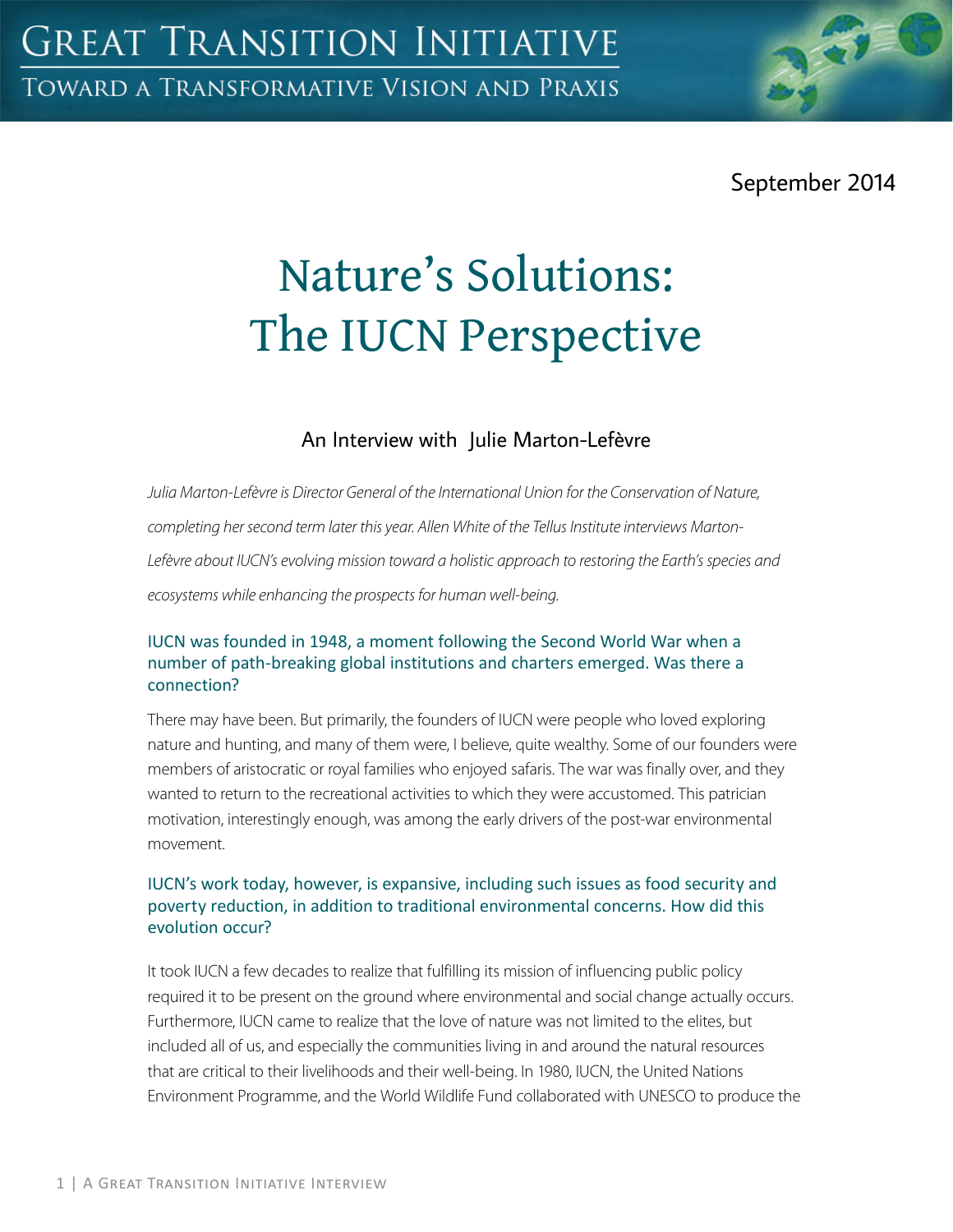*World Conservation Strategy* report, which introduced the concept of sustainable development. The report stressed the importance of viewing conservation through a socio-ecological systems framework.

#### IUCN membership includes over 1,200 governments and NGOS from across the globe. How do you forge a unitary, influential voice in the face of such diversity?

Every four years, our members convene for the purpose of adopting a framework program for IUCN. We have six commissions of experts involving some 12,000 individuals: Species Survival; Ecosystem Management; Environmental Law; Protected Areas; Environmental, Economic, and Social Policy; and Education and Communications. The framework program is discussed in regional meetings a year prior to the quadrennial congress. By the time deliberations occur at the congress, we have reached a strong consensus. In order to further facilitate such consensus, our system requires that a simple majority of both the NGO members and the government members approve every proposed action.

#### A central theme of IUCN's recent work is that nature and natural systems can provide solutions for many of the world's greatest challenges. How does nature's genius as a problem-solver work in practice?

We do indeed believe that nature provides the key to solutions for many global problems, such as climate change, food security, and development. Currently, the United Nations is in the midst of establishing the Sustainable Development Goals, a new set of international social and environmental targets to follow the Millennium Development Goals, which expire next year. When we provide input to the negotiations, we stress that a natural systems framework should be the inspiration and foundation for both setting goals and finding solutions. We know, for example, that forests, wetlands, and peatlands capture and store carbon, thus offering an important solution to climate change. Likewise, managed ecosystems can help increase food security.

When I arrived here eight years ago, I was not happy with the tone of our communications. They were overly gloomy, long on identifying problems and short on providing solutions. I wanted to strike a more positive and optimistic note, and nature provides the basis for such an approach. It inspires both hope and joy. Thus, in the IUCN framework adopted two years ago, we included a chapter called "Nature-Based Solutions to Global Challenges."

Although "nature-based solutions" is a new phrase at IUCN, it has already been adopted by other organizations, such as the European Commission, which attributes the concept to IUCN. The Sustainable Development Solutions Network, the UN initiative for academic collaboration around sustainable development, also refers to nature-based solutions. People increasingly understand that mobilizing public opinion requires a solutions-oriented message and specific tools for moving forward.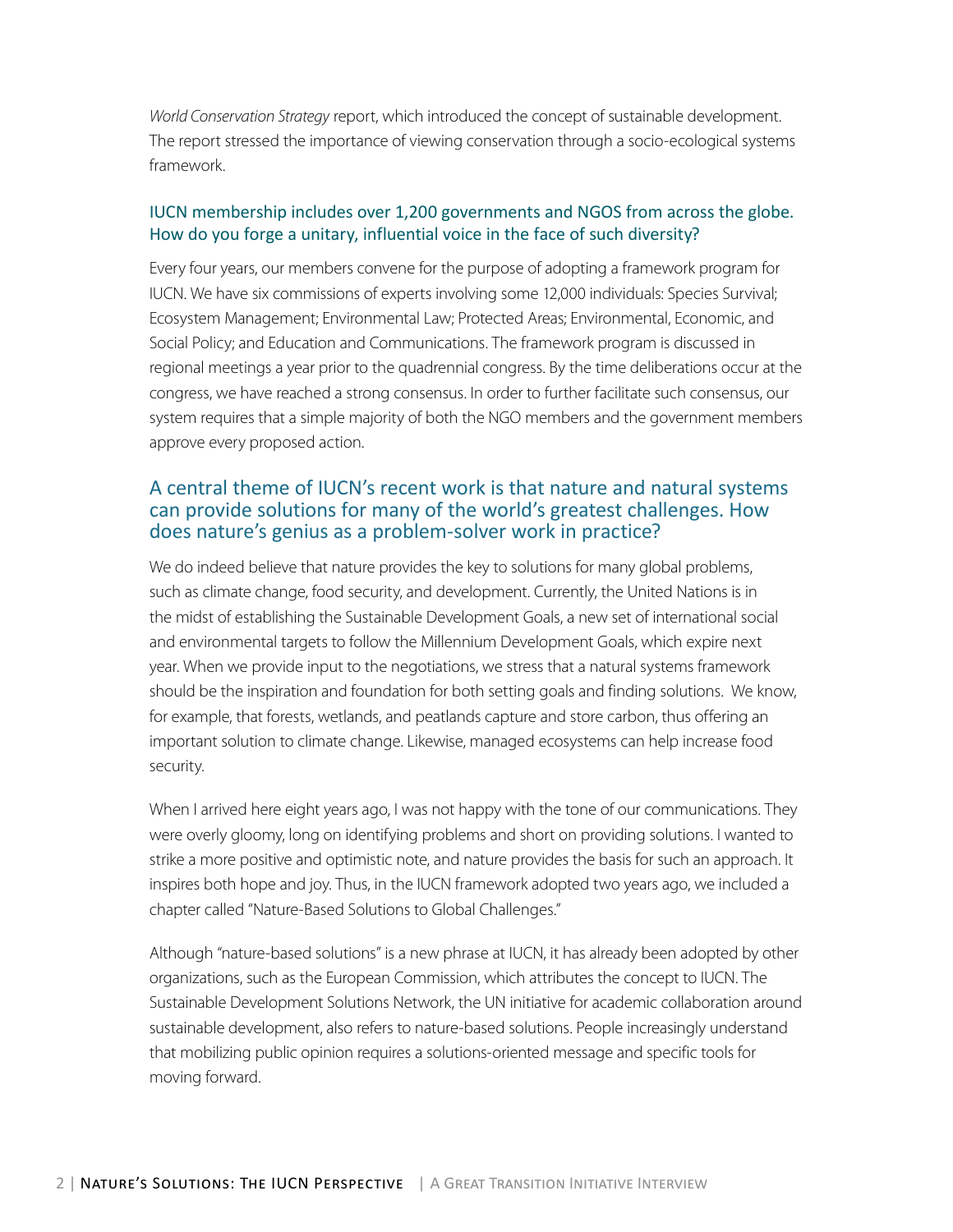#### The Red List, IUCN's inventory of endangered species, is one of the most well-known aspects of your work. Its simplicity as a metric of species' health worldwide provides both experts and the public with a compass for measuring progress, or lack thereof, toward preserving biodiversity. How has the Red List evolved?

This year, we're celebrating the 50th anniversary of the Red List. It is an inspiring story because the members of the Species Survival Commission—some 9,000 in total—donate countless hours to measure the state of species. We have been able to track the status of 73,000 species, a large number but still only three percent of the number of the total known species worldwide.

In my public speaking outside the scientific community, I describe the Red List as a health check on the planet. For example, we estimate that twenty-two percent of mammals, our closest relatives, are facing extinction. If a quarter of your body parts were threatening to fall off, you would urgently seek medical attention. Our message, however, is one of hope and restoration: implementing conservation policies can actually allow species to regain viability as long as they haven't reached (or passed) the brink of extinction.

We are now working on a Red List of Ecosystems, which would cover not only the health of individual species but also the habitats in which they live. We are also launching a knowledgebased product that we call a Green List of Protected Areas. What areas are high-functioning for nature, for human beings, for conservation? We envision the Green List as a solutions list.

In 2011, in cooperation with the German government, we called for the restoration of 150 million hectares of deforested and degraded lands by 2020. In collaboration with the World Resources Institute (WRI), we estimated that two billion hectares of degraded land exist on the planet. Our goal is practical and action-oriented: to contribute to several existing international commitments aimed at restoring degraded land. Governments have been making pledges, and many are enthusiastic about it. Rwanda was one of the first to sign a commitment. The return on investing in such restoration is huge in terms of carbon sequestration (an additional 1 gigaton of carbon dioxide emissions per year) and economic livelihoods (an estimated \$85 billion dollars per year). Restoration can thus be an instrument of both hope and solutions, a mechanism for rolling up our sleeves and getting on with it rather than simply bemoaning the sorry state of the planet's natural systems.

#### There is an increasing strain in US politics that ignores or questions sound scientific evidence. Do you see this phenomenon in other countries as well?

In the other major countries, including China and India, scientific evidence seems to be more respected than it is in the US. Whether such skepticism and denial will influence the rest of the world, I don't know. But I certainly hope not.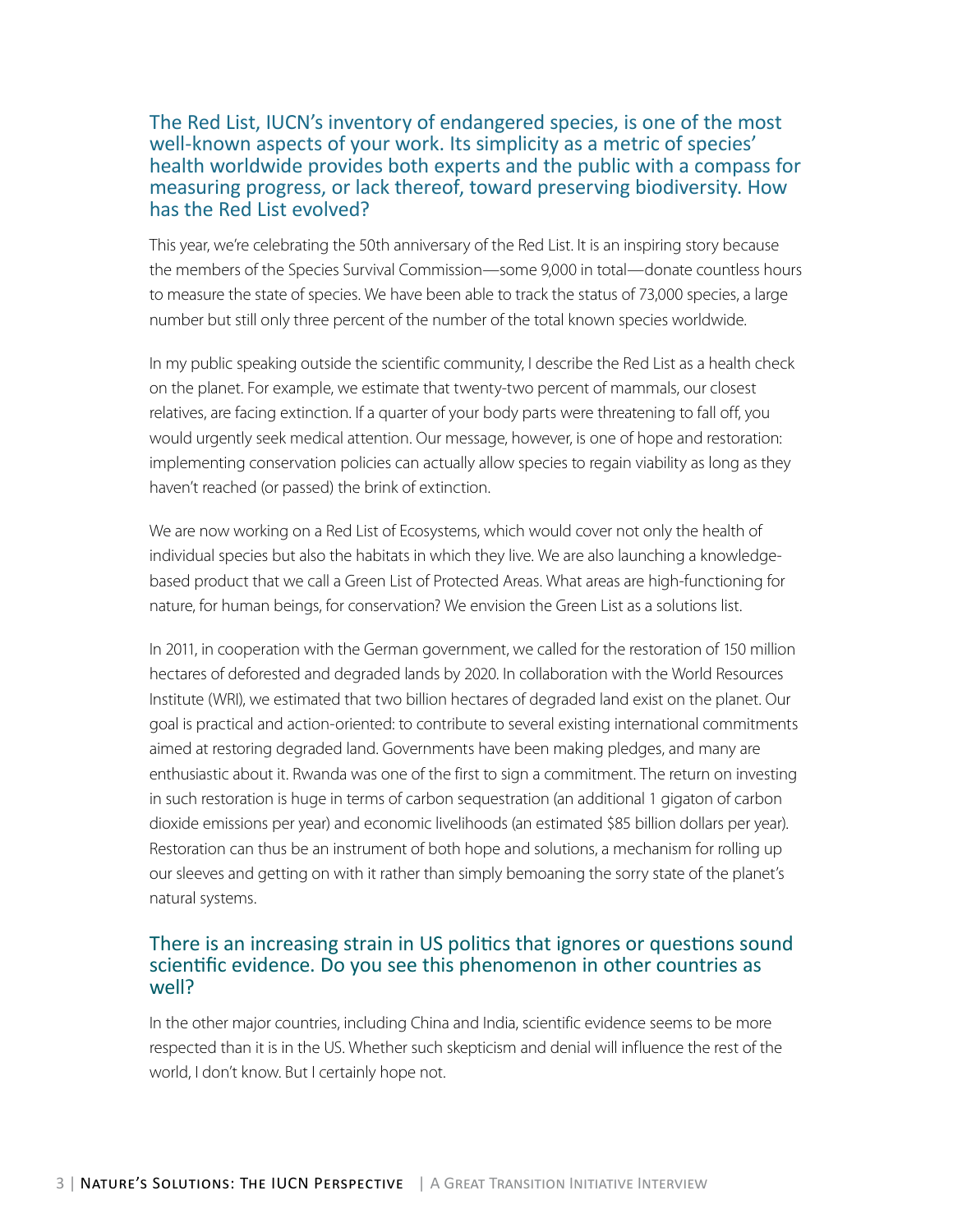Part of the problem is that the scientific community hasn't adequately explained the consequences of the degradation of the species and natural systems which we so often take for granted. We need to articulate nature's positive contribution to human well-being. At IUCN, we know very well how healthy ecosystems support climate adaptation and mitigation. However, such explanations can only go so far when they confront corporate lobbies as powerful as they are in the US.

### IUCN has a set of principles for engagement with corporations. In the real world, how do you ensure that IUCN's integrity and independence—which are essential to the very soul of the organization—are maintained when working with the corporate sector?

To begin, our mission states that we are to influence society about the use of nature and natural resources in a sustainable and equitable manner. Society includes business; it is not limited to the "good" guys. So we feel we must find ways to engage corporations as part of our mission.

We don't call our work partnerships. We have an agreement to work on specific issues with business. We've been around long enough and are respected enough—both for our knowledge-based work and for the understanding that nobody can buy our soul and alter our science-based beliefs—to ensure that we maintain our integrity. Corporations need us more than we need them.

We work on very specific issues with business and keep pushing forward. If we feel that we are getting nowhere, we terminate the relationship. For example, we have contributed to discussions to encourage companies to adopt a Net Positive Impact for biodiversity. In simple quantitative terms, this is achieved when measurable biodiversity gains occasioned by a company's conservation activities in a specific location outweigh (or equal, in the case of No Net Loss) the measured biodiversity losses caused by the company's operations in the same area. An increasing number of companies are adopting such strategies. Since 2001, thirty-two companies have made public commitments or aspirations towards either Net Positive Impact or No Net Loss goals, or their equivalent, and eighteen of them specifically reference biodiversity.

### What reflections on the future can you offer as the head of one of the world's leading global environmental organizations? What are the imperatives over the next ten years for reversing the most perilous trends that face us?

One of them is the urgency of escaping the silo mentality that dominates our education systems, governmental institutions, and multilateral organizations. We need to reorganize ourselves to see the world's problems holistically and systemically—that the climate is related to biodiversity and biodiversity to desertification and so on.

In my prior position as rector of the University of Peace, I tried to combat such siloization in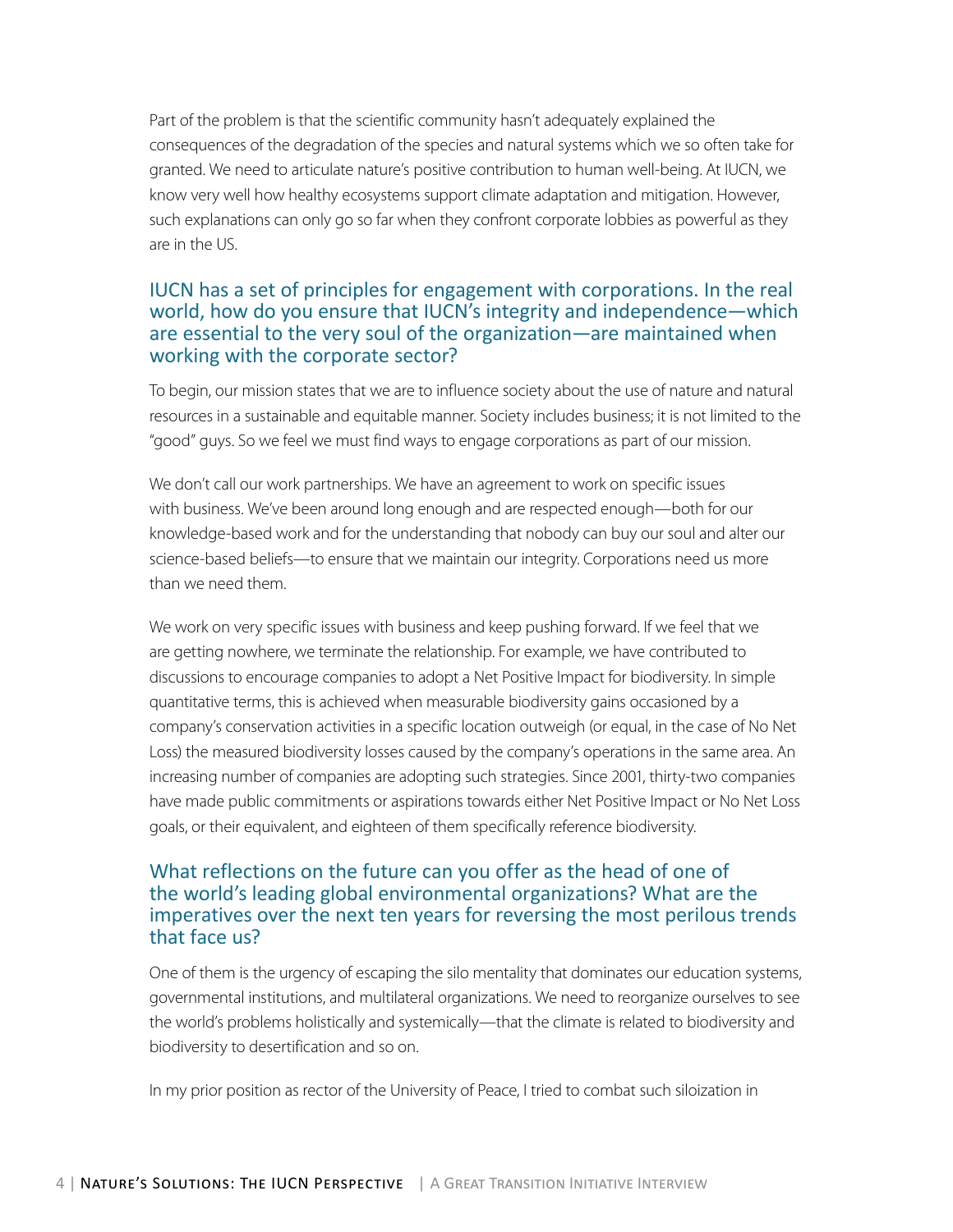the environmental and peace/security communities. In the environment community, we would talk about the need to ensure clean water in our wells in villages worldwide. But we never considered the risk to women going to the well who may be killed, raped, or kidnapped. Our one-dimensional approach led us to conclude, "Well, there's clean water so everything is going to work out." In fact, personal security and clean water supplies needed to be addressed concurrently. I continue to believe that bringing different perspectives together around a common goal will help us reach solutions faster and more effectively than approaches designed by interest groups working in isolation.

Along with such holistic thinking must also come a much greater spirit of collaboration. We have one planet, notwithstanding deep cultural, religious, and ethnic differences. It is our shared home, ever more so in an increasingly interdependent world. So we have to work together more effectively, to tap our shared humanity, and to build values and institutions that align with the realities of a planetary civilization.

In order to do that, we need to provide hope and practical actions for people to pursue. I always seek situations that illustrate the possible. I'm hoping that the Sustainable Development Goals offer a workable platform for our common future and that commitments to action will be courageous and enduring. Some people see the goals and say, "Oh, it's just another UN way of creating endless meetings and debates." But the goals will be adopted, and they must be translated into actionable steps. The goals are for all of us, everywhere. In the best of outcomes, they will act as a compass for real action that the world so desperately needs.